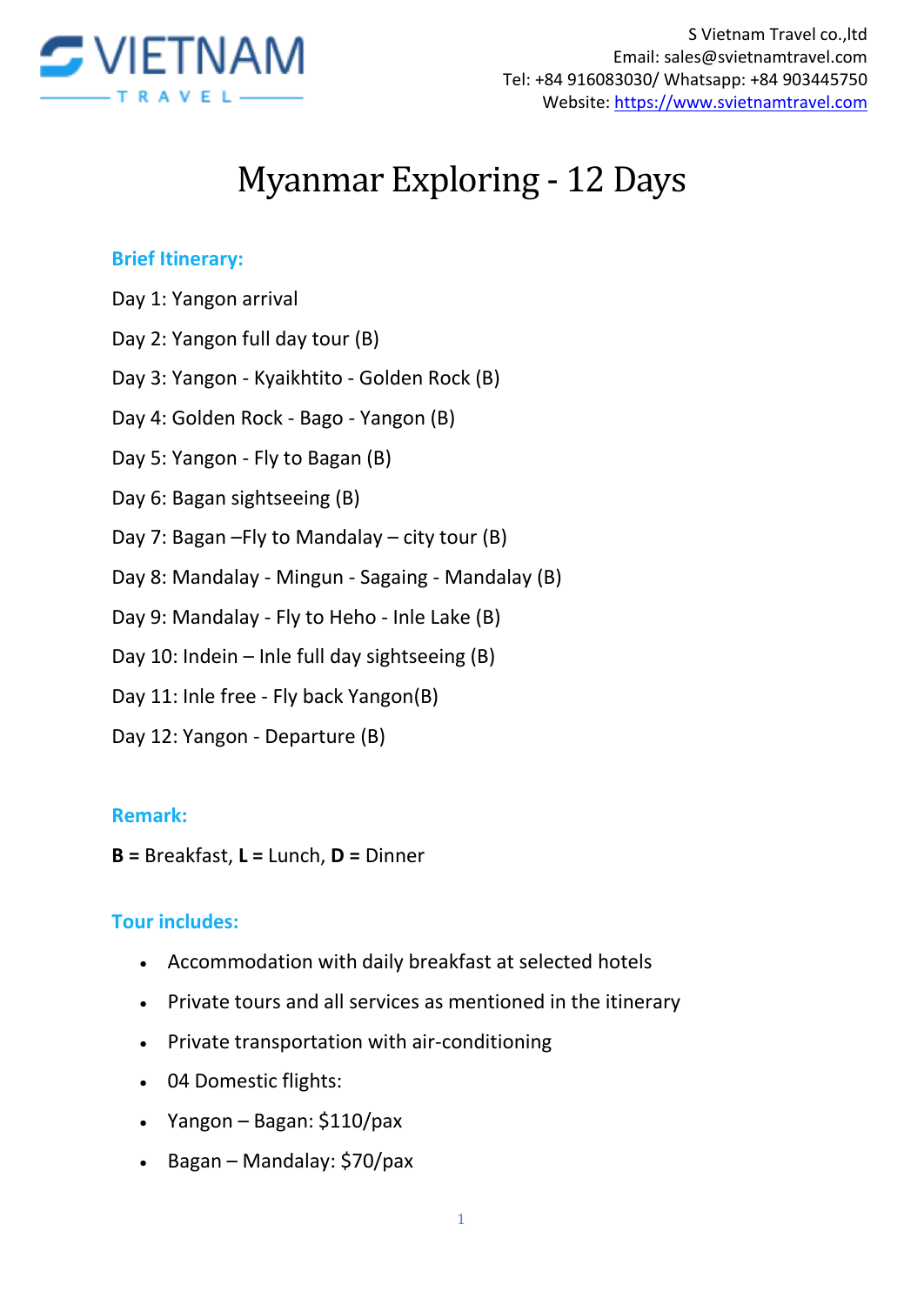

- Mandalay Inle: \$70/pax
- $\bullet$  Inle Yangon: \$110/pax
- Local station English speaking guides
- Entrance fees for all mentioned sights visited
- Private boat to visit Mingun and Inle
- Local ferry boat and Horse cart for Ava visit
- Open Truck from Base camp to Top of the Hill (shared with local people) in Golden Rock
- Water and cold towel on sightseeing

## **Tour excludes:**

- International flights
- Other meals which do not mention in the itinerary
- Early check-in and late check-out at hotels
- Personal expenses (such as laundry, telephone, drinks, camera fee, etc.)
- Tipping for guides and drivers
- Compulsory personal travel insurance
- Myanmar Visa fees (contact our travel consultant for further information)
- Sedan chair Ks.20000 per person in Kyaikhtiyo (Hermit Camp to near the platform of Golden Rock Pagoda)
- Others not mentioned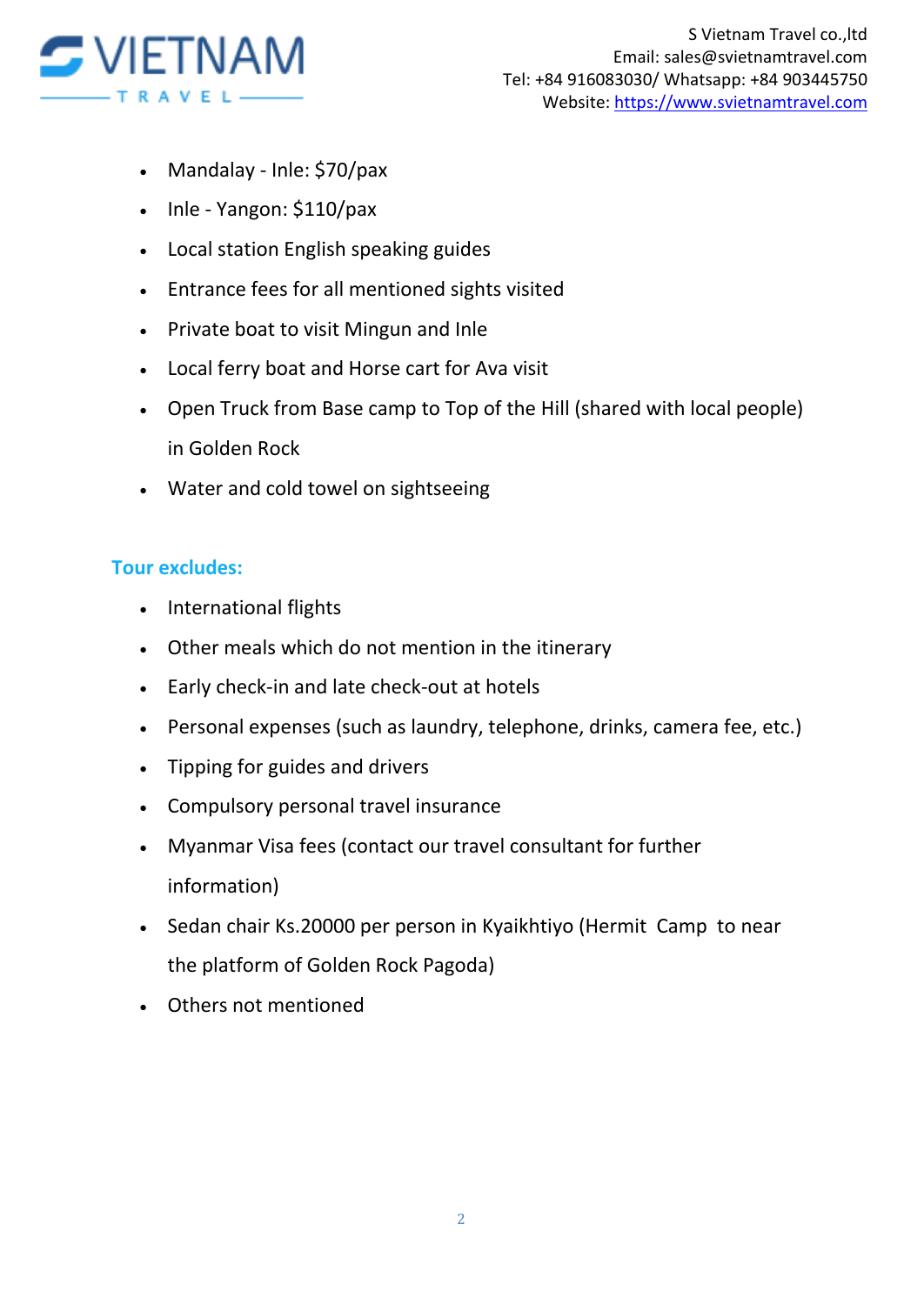

#### **Detail itinerary:**

#### *Day 1: Yangon arrival*

Upon arrival, you'll greet by your guide who will accompany and transfer you to your hotel for check-in and relax.

*Meal: None* 

*Overnight stay in Yangon*

## *Day 2: Yangon – sightseeing (B)*

You'll be taken downtown and start your tour on Mahanbandola Road where the Immanuel Baptist Church, originally built in 1830, is located. Continue east passing a couple of alleyways crammed with food stalls and markets. Turn right onto Pansodan Street with its many stalls selling second-hand and photocopied books. You'll pass the High Court Building, the grand Inland Water Transport offices and even grander Myanma Port Authority building until you'll reach Strand Road. Your next stop will be outside of the majestic Strand Hotel and walk along Strand Road until you'll see the Customs House and the Law Court, an impressive-looking colonnaded building. Turn north onto boisterous Bank Street and up onto Sule Pagoda Road, where you can consult one of the many fortune tellers who hang out under the trees. Be sure to make a photo stop at Sule Pagoda, downtown's symbol whose construction dates back to over 2,000 years ago and have a glimpse of Independence Monument and Mahabandoola Garden. After a complete rotation seeing the twice rebuilt City Hall continue west down Mahanbandoola Road through the chaotic Indian and Chinese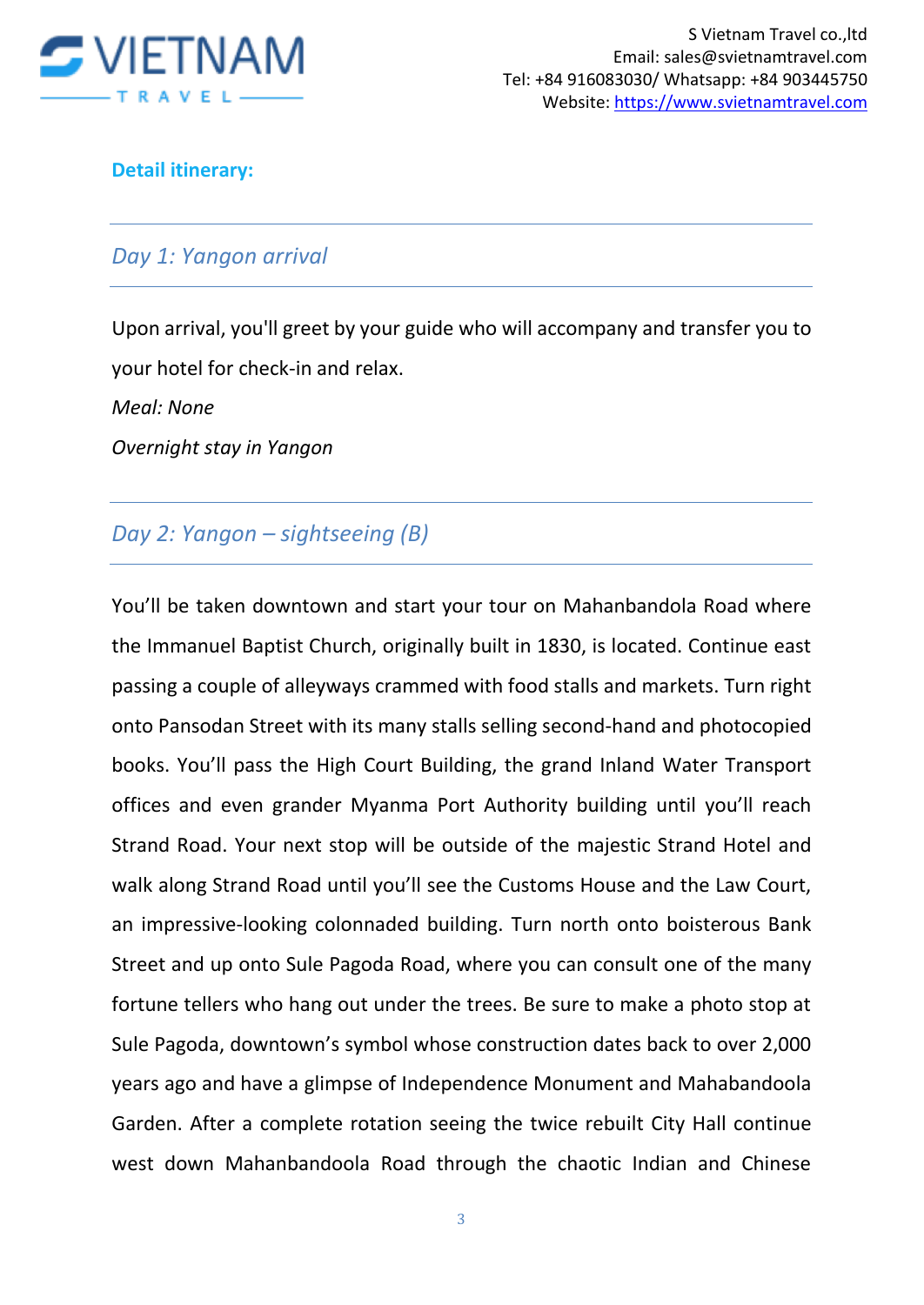

quarters. Explore the gold shops of Shwe Bontha Street and have a look from outside at the Moseh Yeshua Synagogue on 26th street. You'll reach Theingyi Zei market, where you can engage in a little pickled-snake hunting. Exit onto Anawratha Road until you reach into the Sri Kali temple, Yangon's most colourful Hindu temples.

Visit Kyaukhtatgyi Pagoda to see a 70 meter long reclining Buddha statue around the size of a blue whale. Afterwards, you continue uptown in order to make a quick stop by the Royal Lake located in Kandawgyi Park which is very popular with local residents, especially in the early morning and around sunset. Catch a view of Karaweik Hall, a reproduction of a royal barge and enjoy a spectacular view of the Golden Shwedagon Pagoda. No Myanmar expedition can be considered truly great if it's lacking a visit to the legendary Shwedagon Pagoda. Ready for an amazing experience? The visual delights present there alone, are worth the trip. The best time to visit Shwedagon Pagoda is at sunset when its gilded stupa is bathed in the fading rays of the sun and takes on a magical glow. Ascend the eastern stairway to find a row of shops at the base of the temple selling various religious items. Here you will find monks robes, alms bowls, offerings, incense and other unique Buddhist objects. As your browse the stalls your guide will explain the use and rituals of Myanmar's Buddhist people. Then reach the platform which forms the base of the majestic temple. As the sun begins to dip low in the sky, witness the colors transform on the 100-meter chedi which is literally enclosed in over 40 tons of gold leaf. Shwedagon is largely considered to be the most important religious site for the Burmese; most visitors report that the trip is extremely memorable and still etched into their minds.

*Meal: Breakfast at hotel*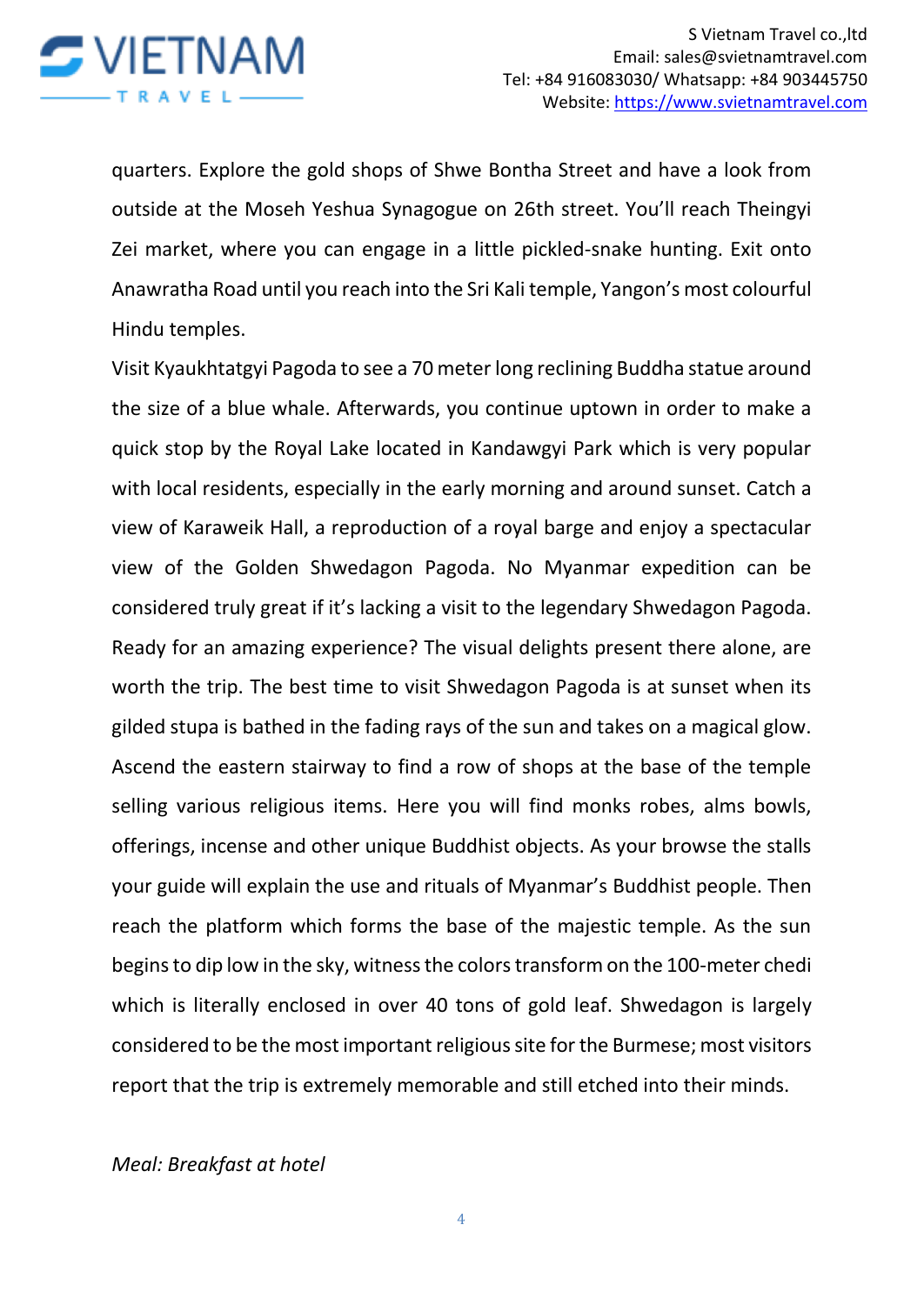

*Overnight stay in Yangon*

# *Day 3: Yangon – Golden Rock (B)*

This morning, after breakfast at your hotel, we will take five hour journey to the well-known Buddhist pilgrimage site in Mon State – Golden Rock. It is built on the top of a granite boulder covered with gold leaves pasted on by devotees.

En route visit Kyakhat Wine Monastery where many monks live while studying Buddha's literature. This is a great chance for you to learn more about monastic life of young monks.

When reach the base camp, we travel by local open-air truck to the junction camp and then to Golden Rock or and spend 45 minutes walking to the Golden Rock. If you would love to use sedan chair, you should pay by your own account.

## *Meal: Breakfast at hotel*

*Overnight stay in Kyaikhtiyo* 

### **Important Notes for visits to Golden Rock**

#### **What to pack**

- Sturdy shoes as the way up to Golden Rock is very steep.
- A pullover, light weight jacket and/or scarf as it gets quite cold in the evening.
- Backpack: Leave your main luggage in Yangon and just bring a backpack or small overnight back.

## *Day 4: Golden Rock – Bago – Yangon (B)*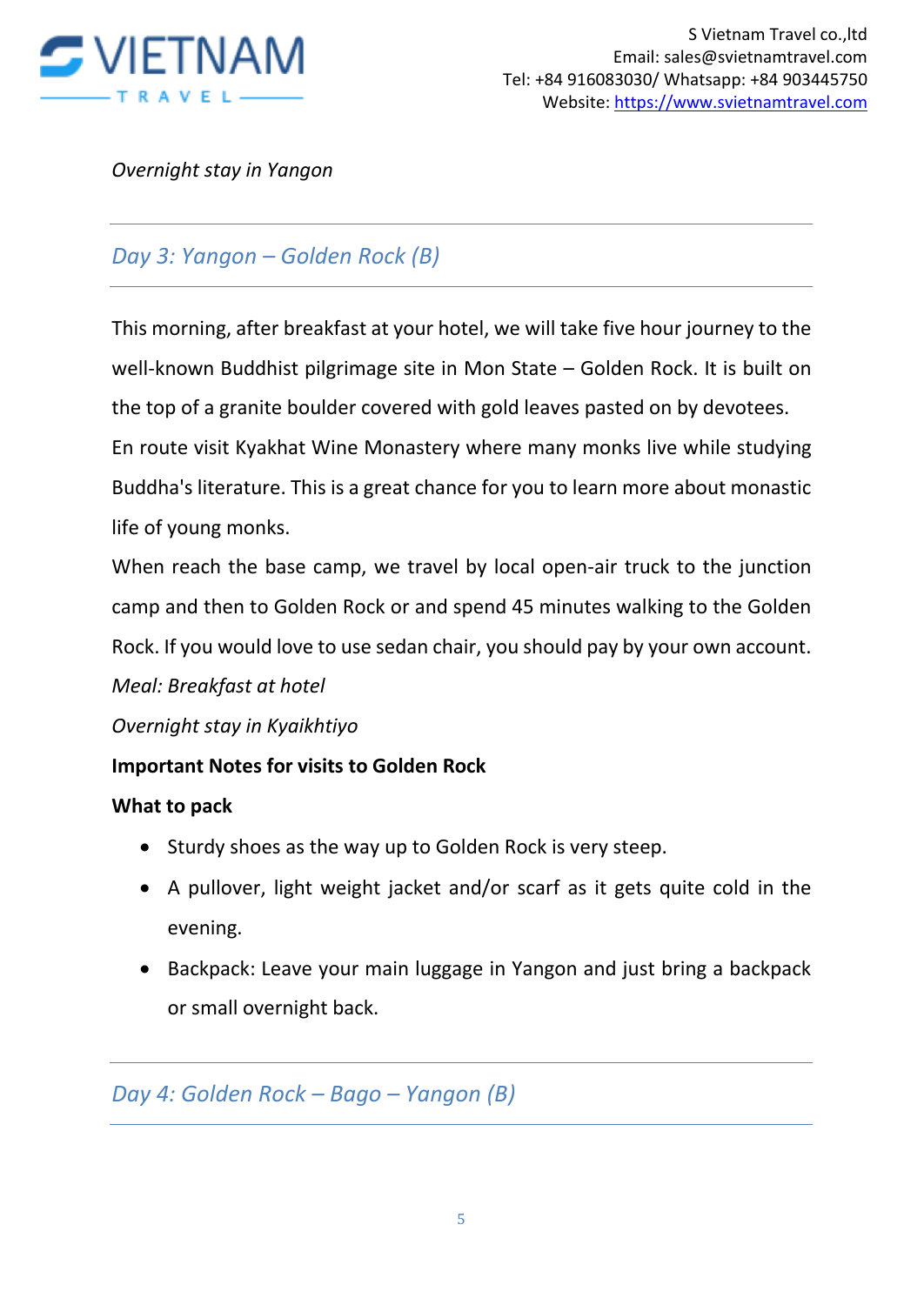

Enjoy brekfast at hotel and head back to Yangon. We move to the base camp by open truck, then drive to Yangon. On the way, don't miss the chance to make a stop at Bago (or Pegu) to explore Shwemawdaw pagoda - the tallest pagoda in Myanmar. It always amazes anyone with its stunning architecture and great scale. Take time to visit Kanbawzathardi palace-a reconstruction of the original Royal palace from the second half of the 16th century and Shwethalyaung- one of the largest Buddha images in Burma; and Kyaik Pun pagoda which is known for its four towering images of the Buddha visible from far away; as well as the town market and a Mon neighborhood where the locals once produced woven textiles

Before reach Yangon, spend some time to visit World War 2 Cemetery and a workshop producing hand-made pots.

*Meal: Breakfast at hotel Overnight stay in Yangon* 

# *Day 5: Yangon – fly to Bagan (B)*

After enjoying your breakfast you will be transferred to the airport for your domestic flight to Bagan. Welcome to Bagan, known to be one of the greatest architectural sites in Asia. When Bagan was the centre of Myanmar from the 11th to 13th centuries the monarchs built multitudes of massive stupas and pagodas, scores of which are still present on the shores of the Irrawaddy River. The majesty of Bagan with more than 4000 red brick temples on a plain of the size of Manhattan Island is one of the highlights of a Myanmar holiday that will soothe the eye of every traveler.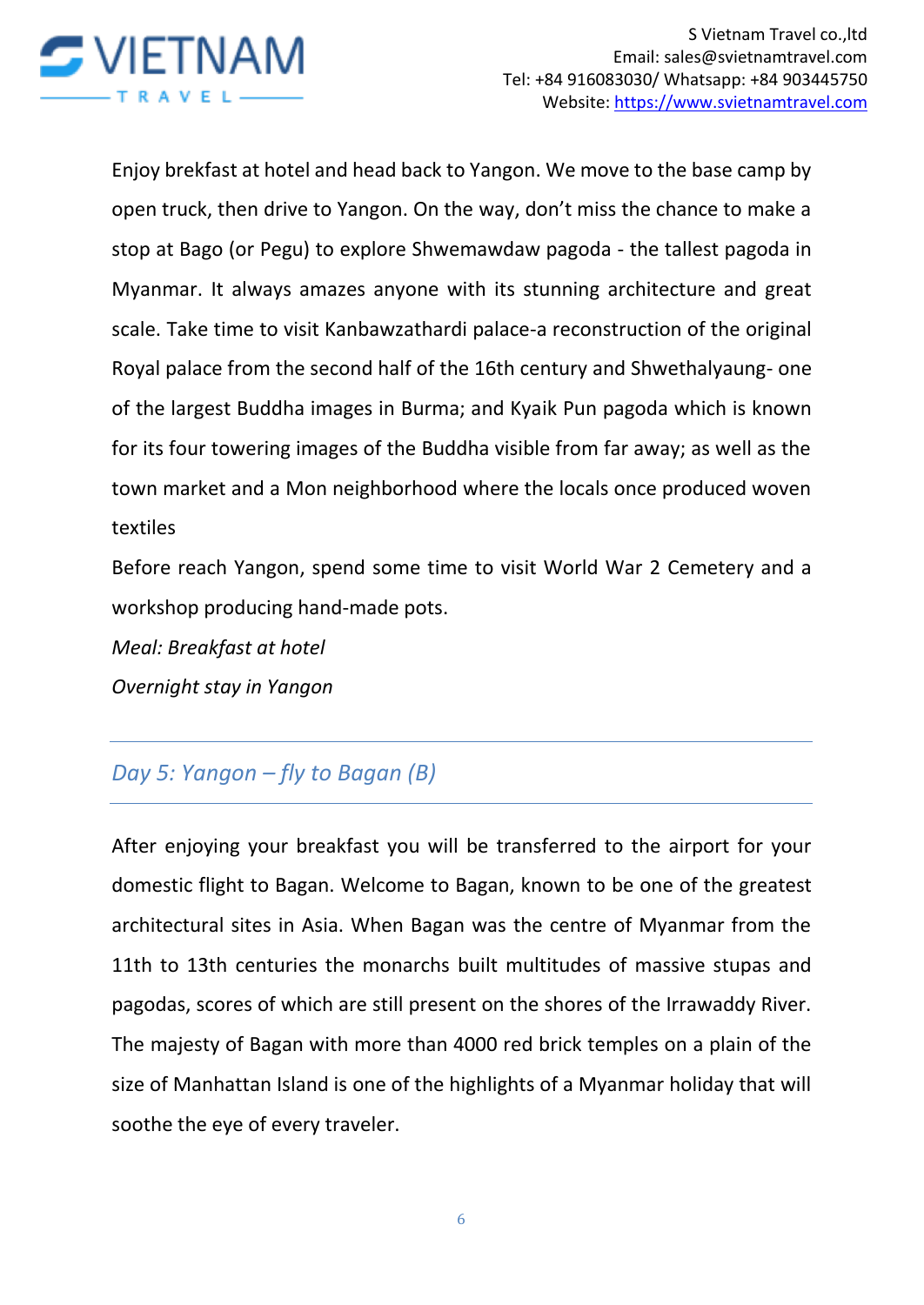

Discover the best of Bagan today! Not simply a chance to see the splendid Bagan temples, this excursion also introduces you to the Burmese culture, allows you to see traditional craftsmen at work and takes you up the mighty Irrawaddy River to a decidedly unusual 'cave' temple! Your fist port of call is an elevated temple with its panoramic views of the Bagan plains. This viewpoint will give you a taste of the sheer number of temples as well as some of their distinctive styles. From here you will have a look around the Ananda Temple – one of the most exalted of Bagan's temples. We will ensure that our tour reaches this point before the majority of tourist arrive, enabling you to enjoy the splendor of the temple in relative tranquility. Continue to various other temples dotted around the temple plains to experience a variety of architectural styles in the area as well as the artistic wonder of the 9-14th centuries. Traveling amid the temples you will get a taste of rural Bagan life in this 'living museum' setting where farmers and families work amongst the monuments.

Next on the agenda is your chance to learn more about the local culture with a visit to two workshops producing Bagan's most famous products - lacquer ware and wood crafts. Watch in amazement as the skilled craftsmen use traditional techniques passed down through generations to create beautiful items.

*Meal: Breakfast at hotel*

*Overnight stay in Bagan*

# *Day 6: Bagan – sightseeing (B)*

After breakfast at your hotel, your guide and driver will pick you up to start your Bagan excursion. It's off to the vibrant Nyaung Oo Market, where the locals come to trade fresh produce and other goods daily. From here you will have a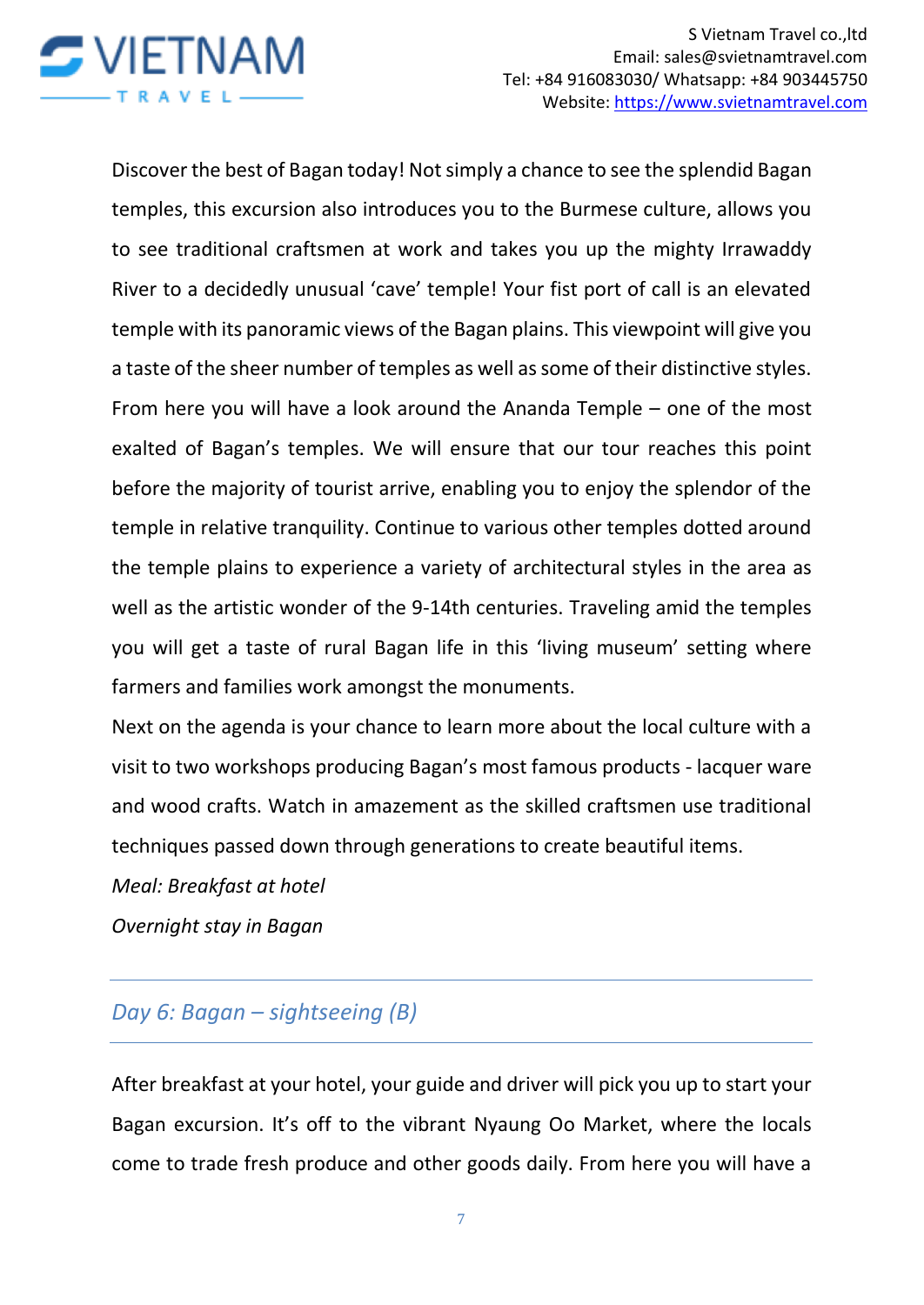

look around the Old Bagan starting with a visit of the renowned Shwezigon Pagoda, constructed by King Anawrahta in the early 11th century as a religious memorial. Travel over dusty lanes and tree shaded roads past temples and monasteries to a small village. At one of the monasteries you will participate in a special traditional Buddhist ceremony.

From here you will journey on by horse cart for an excursion that passes Thatbyinnyu, the tallest temple in Bagan, gigantic Dhammayangyi Temple noted for its remarkable brickwork. Take pleasure in an extraordinary sunset from the upper terrace of one of the surrounding temples.

*Meal: Breakfast at hotel*

*Overnight stay in Bagan*

# *Day 7: Bagan – fly to Mandalay (B)*

This morning we take a short flight to Mandalay.

Arrive Mandalay and drive to Amarapura, Myanmar's penultimate royal capital. Amarapura means "City of Immortality", though its period as capital was relatively brief. You will start Mahagandayon monastery, home to more than a thousand young monks and renowned as a centre for monastic study and strict religious discipline.

After that we visitMahamuni Pagoda. This pagoda houses one of the country's most honored Buddha images, completely covered in gold leaves that are every day applied to the statue by male devotees. ThenKyauktawgyi Pagoda, known as the pagoda of the Great Marble Image. Admire the huge Buddha, carved from a single block of marble. It's said that the colossal marble block took 10,000 men almost two weeks to transport it from the riverside to its current location.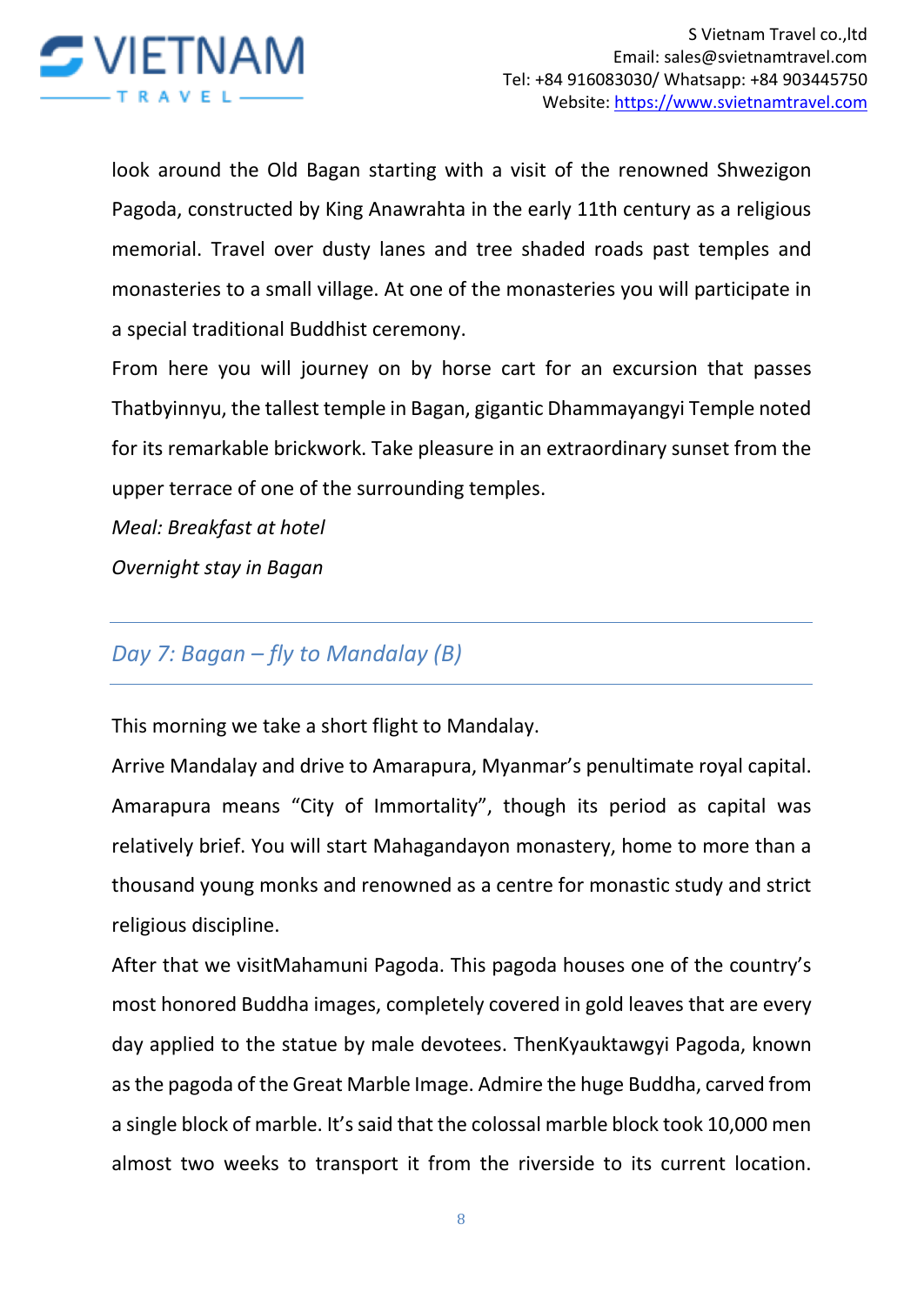

Proceed to Kuthodaw Pagoda, frequently dubbed as "The World's Biggest Book" for its collection of 729 marble slabs inscribed with Buddhist teachings. Then it's off to the Shwenandaw Monastery, the Golden Monastery which is the only enduring structure from the Royal Palace of the 19th century. This impressive structure is celebrated for its remarkable woodcarvings.

Late afternoon, we move to the legendary U Bein Bridge, which was built in 1782 when Amarapura was the Royal center of attention. It spans 1.2 km across the shallow Taungthaman Lake and is said to be the longest teakwood bridge worldwide. Enjoy this very special atmosphere as the late afternoon sun casts long shadows and illuminates the local people heading home. Sunset in U Bein Bridge.

*Meal: Breakfast at hotel Overnight stay in Mandalay* 

# *Day 8: Mandalay – Mingun – Sagaing – Ava – Mandalay (B)*

Head off to Mandalay jetty and embark on a private boat for a relaxed 1 hour journey on the Irrawaddy River to Mingun. Experience the sights and sounds of Mingun, starting with the celebrated MingunPaya, which would have been the world's largest (if King Bodawpaya hadn't died before it was finished). The construction of this enormous brick building was halted after a fortune-teller predicted the King's death upon completion. An earthquake that hit in the 1800's, split the monument and reduced it to partial rubble – it's possibly the world's largest pile of bricks. From the flat top you have a fine view of the HsinbyumePaya, Mingun village and the river. Carry on to the gorgeous alabaster Hsinbyume Pagoda, an unusual stupa with a couple of stories behind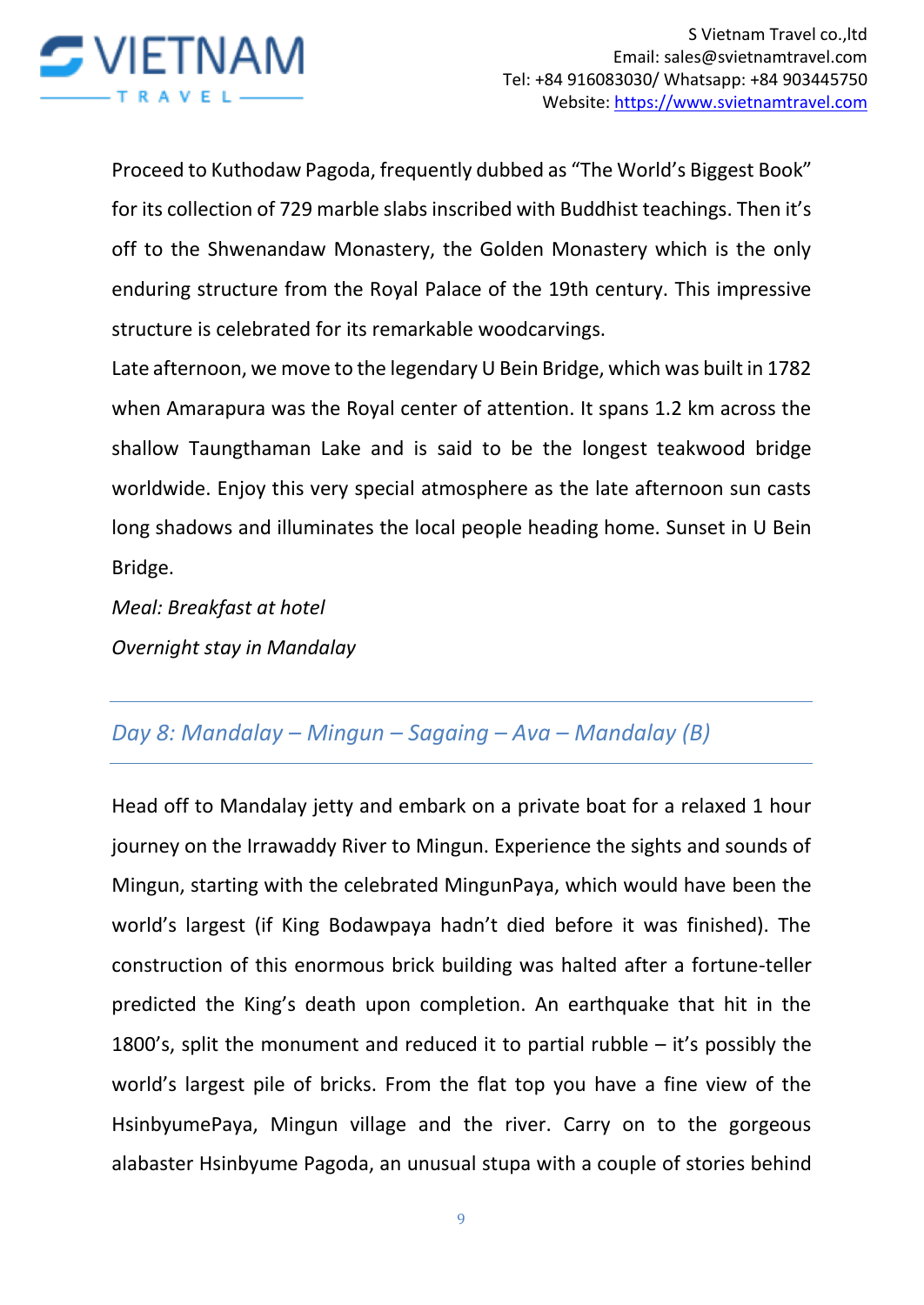

it. It's supposedly a representation of the SulamaniPaya which according to the Buddhist plan of the cosmos, stands atop Mount Meru (the mountain that stands at the centre of the universe). Afterwards hop on over to the Mingun Bell that weighs 90 tons and is claimed to be the world's largest hung, uncracked bell still capable of ringing. Before returning to Mandalay by boat there'll be enough time to explore the small neighbourhoods throughout Mingun crafting traditional basketry and mingle with the friendly craftsmen and vendors.

Next, you will across the Irrawaddy River in to Sagaing. With 600 ivory colored pagodas and monasteries, Sagaing Hill is generally seen as the spiritual hub of Myanmar and claims residence to around 3,000 monks and nearly 100 meditation shrines. You'll visit pagodas such as Swan Oo PonNya Shin, U Min ThoneSae and Shin Pin Nan Gyaing. Continue to Sagaing's local market, a less visited tourist site. We'll head over to a small pottery village which is recognized for manufacturing ubiquitous water pots to observe the tradesmen here applying their traditional methods for producing their goods.

Move to Ava which was the standing capital from the 14th through the 18th centuries. Cross the small river by ferry and travel in a traditional horse and carriage to the wooden Bagaya Monastery renowned for its extraordinarily elaborate woodcarvings. Be sure to check out the Nanmyint Watch Tower - also called "the leaning tower of Ava" - which is what's left from the remnants of the ancient palace and MahaAungmyeBonzan Monastery.

*Meal: Breakfast at hotel*

*Overnight stay in Mandalay* 

*Day 9: Mandalay – Heho – Inle (B)*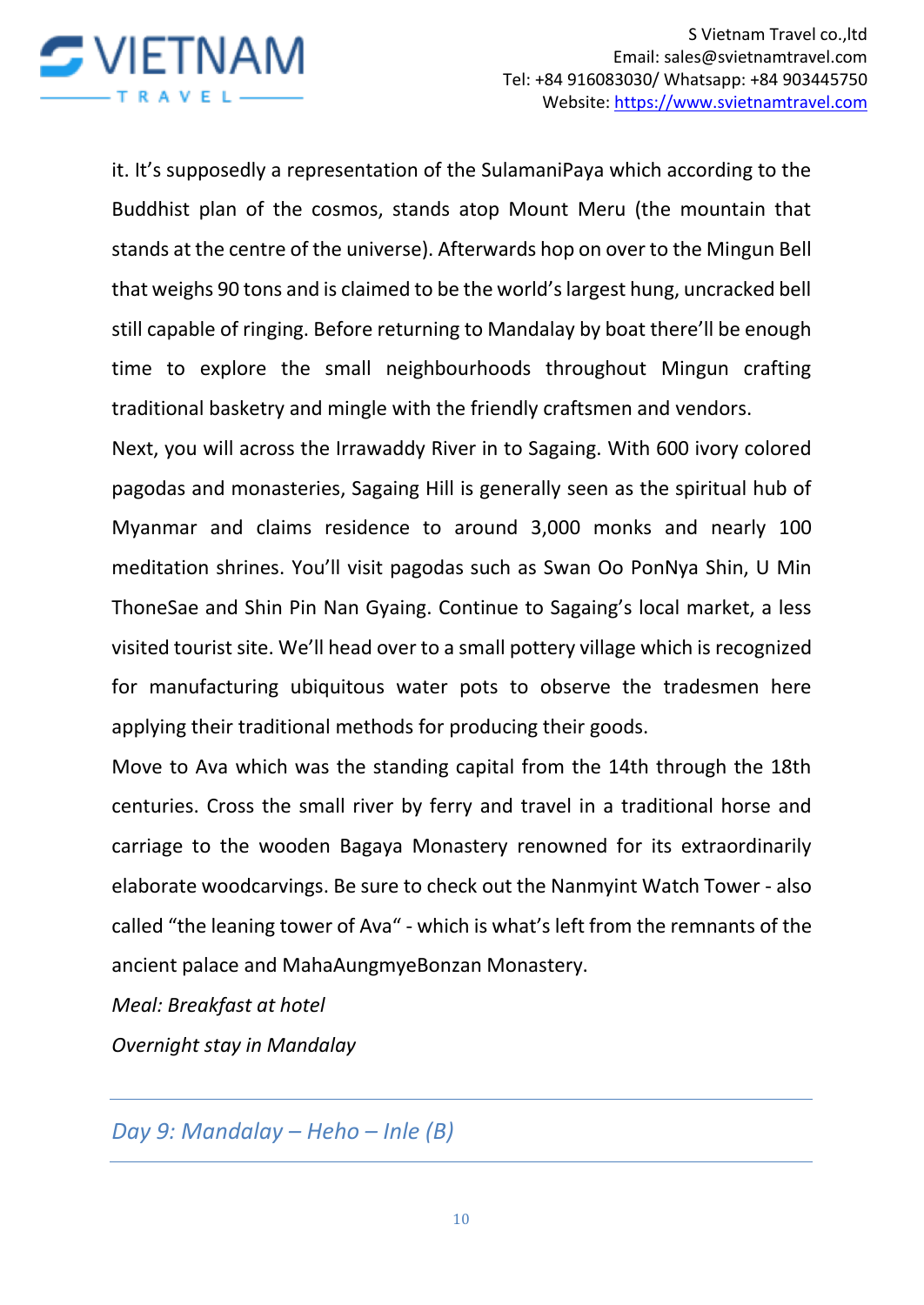

This morning return to the Mandalay airport for the flight to Heho, in the heart of the Shan State. Upon arrival at the Heho airport, you will proceed to Nyaung Shwe village. Along the way, you will have an opportunity to visit rural workshops that specialize in traditional Shan paper and unique handcrafted umbrellas. Also, be sure to stop in at the teak monastery of Shweyanpyay to witness the intricate wood carving artwork and craftsmanship of the monks there.

Then you will board a private motorboat and begin heading out onto Inle Lake, one of Myanmar's most spectacular and breathtaking sights. Its calm waters are dotted with floating vegetation and fishing canoes, to which scenic hills provide the perfect backdrop. Along the way you will pass several villages that are built on stilts over the lake, which are inhabited by the local Intha people. Observe the daily activities of the local leg-rowing fishermen and see their 'floating gardens', which are built up from strips of water hyacinth, earth and anchored to the bottom of the lake with bamboo poles.

You will also visit Nga Hpe Chaung Monastery, which houses loads of early Shan Buddha Images. In the past this temple was known for its 'jumping cats' but these days there are only a few felines roaming around and none are jumping any more. Yet the Buddha images are still worth the visit. Proceed to the Phaung Daw Oo Pagoda, the lake's main haven, which contains five sacred images of Buddha decorated in gold leaf. There are also many traditional crafts originating on Inle Lake and, should you wish, we can stop for a visit to one making incredible woven items from lotus silk, boat builders (depending on the time of year), a cigar making workshop, blacksmiths or even silver smiths. The day will come to a close with a return trip by boat back to your hotel.

*Meal: Breakfast at hotel.*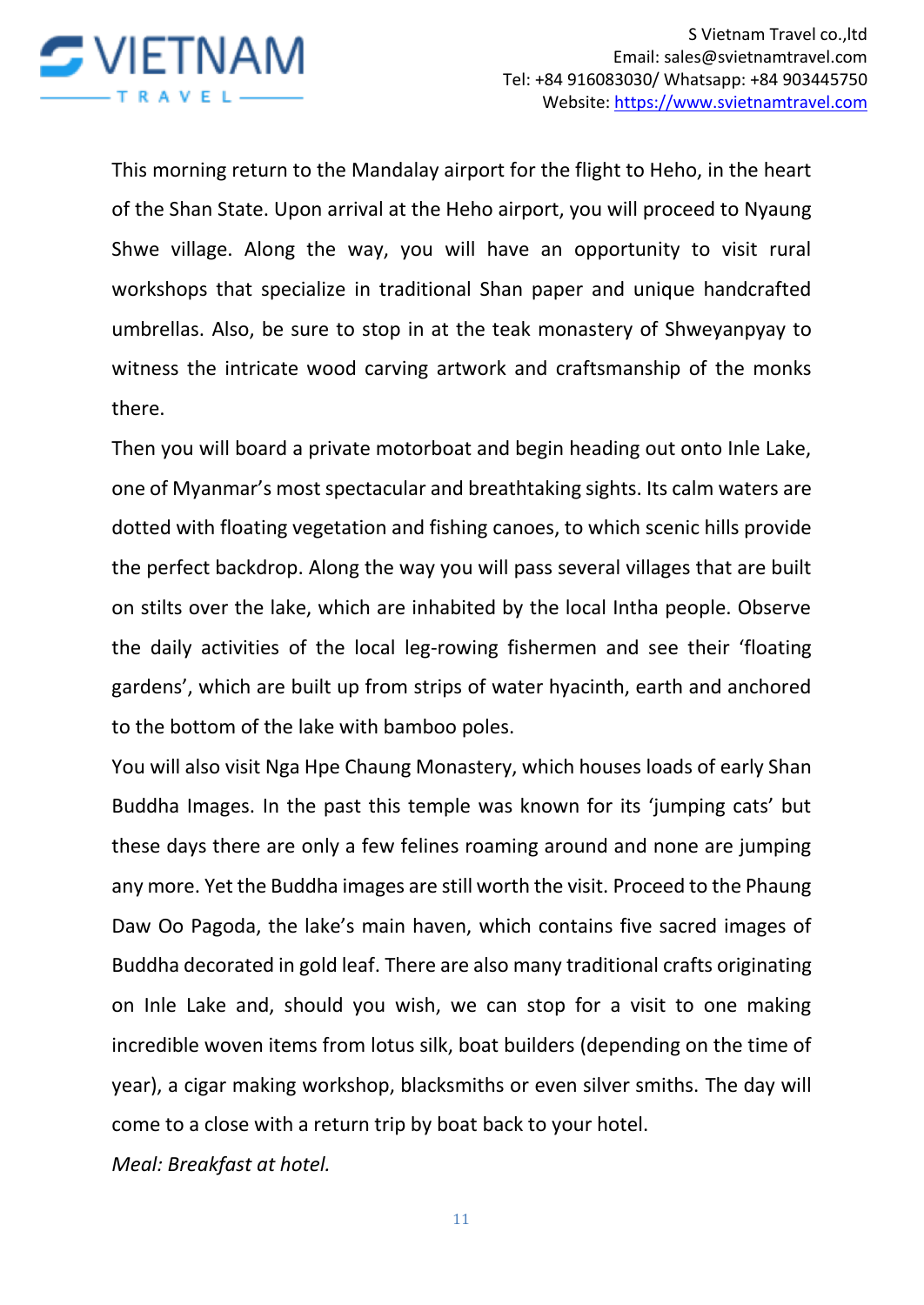

*Overnight stay in Inle* 

## *Day 10: Inle Lake – Indein (B)*

After breakfast you'll pay a visit to the lake's morning market (the market is open every day apart from dark moon and full moon calendar days). The market's location rotates between the lake's villages in a 5 day schedule and is also visited daily by the lake's inhabitants as well as the surrounding natives who also come to sell and trade their wares. A 1-hour boat ride down a small canal will take you to the Pa-Oh village of Indein, positioned on the western shores of Inle Lake.

Take a leisurely stroll around the village before ascending the moss-covered stairway to the top of a hill. Once you've arrived at the summit, you will be greeted buy an iconic Buddha image which sits enshrined among hundreds of stupa ruins and overgrown shrubbery. Here, from the peak, you will also be rewarded with mesmerizing views of the placid surroundings. The Indein Pagoda complex is undoubtedly one of the most amazing sites around the shore of the lake and it consists of hundreds of small stupas which are overrun by moss and greenery.

*Meal: Breakfast at hotel Overnight stay in Inle* 

## *Day 11: Heho – fly back to Yangon (B)*

This morning is your free time until check out hotel and transfer to Heho Airport to take flight back Yangon. Arrive Yangon and transfer to hotel for check-in and relax.